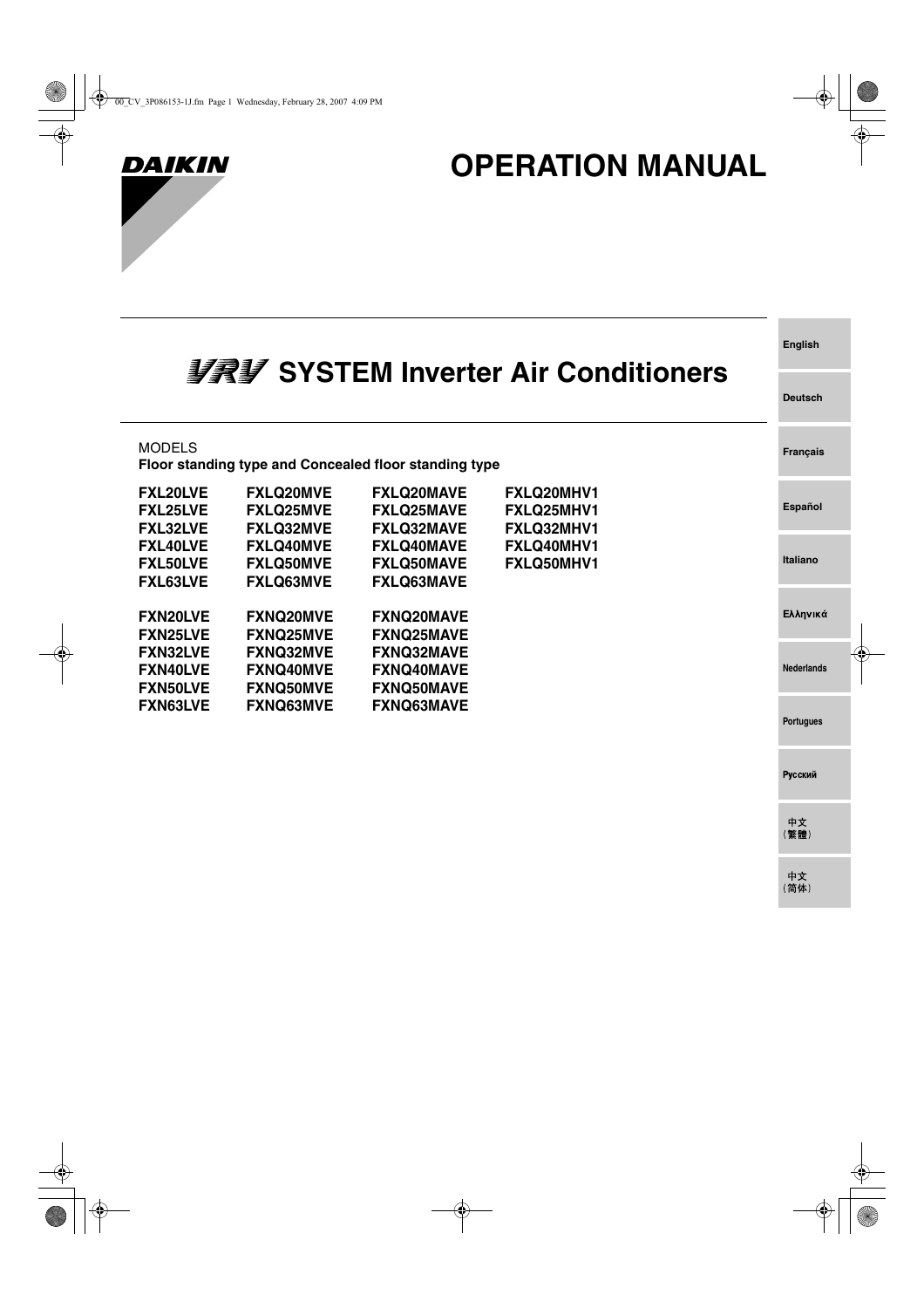Thank you for purchasing this Daikin air conditioner. Carefully read this operation manual before using the air conditioner. It will tell you how to use the unit properly and help you if any trouble occurs. This manual explains about the indoor unit only. Use it along with the operation manual for the outdoor unit. After reading the manual, file it away for future reference.

Vielen Dank für den Kauf einer Klimaanlage von Daikin. Lesen Sie dieses Betriebshandbuch vor Inbetriebnahme der Klimaanlage sorgfältig durch. Sie erfahren hier, wie die Einheit korrekt genutzt wird, und es ist lhnen bei Störungen behilflich. Das Betrieshandbuch erklárt nur das Innenaggregat. Verwenden Sie es deshalb zusammen mit dem entsprechenden Handbuch für das Aussenaggregat. Wenn Sie das Handbuch durchgelesen haben, bewahren Sie es gut auf, damit Sie auch später noch nachschlagen können.

Nous vous remercions pour votre acquisition de ce système de climatisation Daikin.

Lisez attentivement ce manuel avant d'utiliser le climatiseur. Il vous expliquera comment vous servir correctement de l'appareil et vous guidera en cas de problème. Ce manuel ne décrit que l'unité intérieure. Utilisez-le avec le manuel de l'unité extérieure. Lorspue vous aurez lu le manuel, rangez-le afin de pouvoir vous y référer ultérieurement.

Le agradecemos la compra de este acondicionador de aire Daikin.

Lea cuidadosamente el manual de funcionamiento antes de utilizar el acoundicionador de aire. Dicho manual le indicará cómo utilizar adecudamente la máquina y le ayudará en caso de avería. Este manual describe sólo la unidad interior. Utilice conjuntamente con el manual de instrucciones de la unidad exterior. Después de leer el manual, consérvelo para consultas futuras.

#### La ringraziamo di aver acquistato questo condizionatore d'aria Daikin

Leggere attentamente questo manuale prima di utilizzare il condizionatore. Contiene le istruzioni per usare correttamente l'unità e per rimediare ad eventuali problemi di funzionamento. Il presente manuale é valido per l'unità interna. Utilizzarlo congiuntamente al manuale d'istruzioni per l'unità esterna. Dopo averlo letto, conservare il manuale per consultazioni future.

#### Σας ευχαριστούμε που αγοράσατε αυτή την κλιματιστική συσκευή της Daikin.

Διαβάστε προσεκτικά αυτό το εγχειρίδιο χρήσης πριν χρησιμοποιήσετε την κλιματιστική συσκευή. Θα σας εξηγήσει πως να χρησιμοποιείτε τη μονάδα σωστά και θα σας βοηθήσει αν παρουσιαστεί κάποιο πρόβλημα. Αυτό το εγχειρίδιο περιγράφει μόνο την εσωτερική μονάδα. Χρησιμοποιήστε το μαζί με το εγχειρίδιο λειτουργίας για την εξωτερική μονάδα. Αφού διαβάσετε το εγχειρίδιο, φυλάξτε το για μελλοντική χρήση.

Wij danken u voor de a ankoop van deze Daikin-airconditioner.

Lees deze bedrijtshandleiding aandachtig door voordat u de airconditioner gebruikt. Het omvat uitleg over het correcte gebruik van de unit en biedt hulp in geval een storing mocht optreden. Deze handleiding beschrijft alleen het binnentoestel. Gebruik ze samen met de bedieningshandleiding voor het buitentoestel. Gebruik deze handleiding voor verdere raadpleging.

Obrigado pela sua compra deste aparelho de ar condicionado Daikin.

Leia com atenção este manual de operação antes de proceder à utilização do aparelho de ar condicionado. Este indicar-lhe-á como deverá utilizar a unidade correctamente e ajudá-lo-á no caso de surgir qualquer problema. Este manual apenas contém explicações sobre a unidade interior. Use-o em conjunto com o manual de operação da unidade exterior. Depois de ler o manual, guarde-o a fim de o poder consultar caso venha a ser preciso.

Благодарим за покупку кондиционера Daikin. До начала работы с кондиционером внимательно изучите данное руководство по эксплуатации. В нем излагаются правила пользования и приводятся рекомендации по поиску и устранению неисправностей. В данном руководстве рассматривается только комнатный блок. Используйте его вместе с руководством для наружного блока. После изучения руководства сохраните его для справки.

#### 感謝您購買大金的空調機。

在使用本空調機之前,請仔細閱讀本使用説明書。 本説明書説明空調機的正確的使用方法, 以及發生故障時的 對應措施。本使用説明書爲室内機專用的説明書,請同時參 照閱讀室外機附帶的使用説明書。 閲讀完畢本説明書以後,請妥善保管,以備需要時查閲。

#### 感谢您购买大金的空调机。

在使用本空调机之前, 请仔细阅读本使用说明书。 本说明书说明空调机的正确的使用方法, 以及发生故障 时的对应措施。本使用说明书为室内机专用的说明书, 请同时参照阅读室外机附带的使用说明书。 阅读完毕本说明书以后, 请妥善保管, 以备需要时查阅。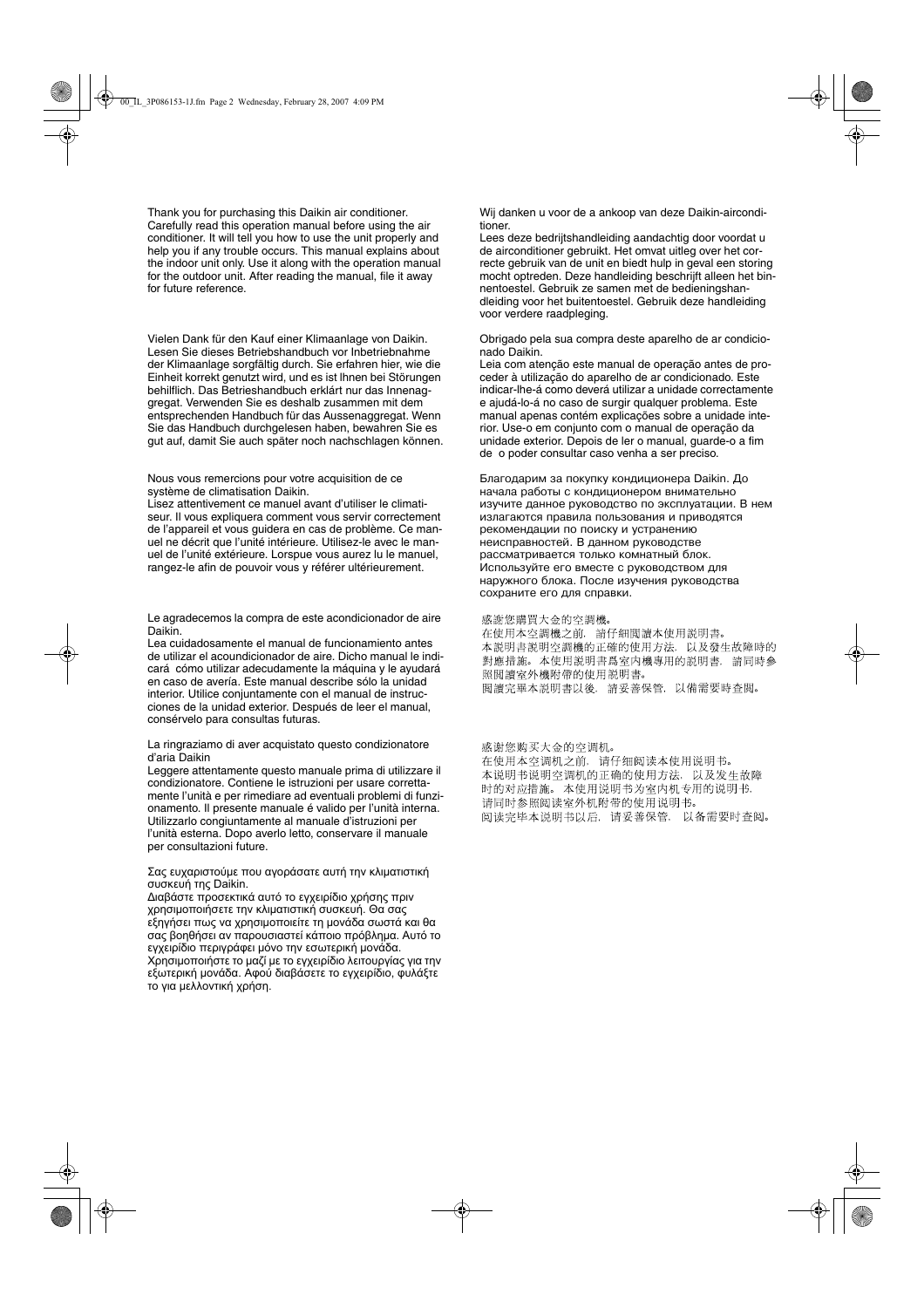







**3**

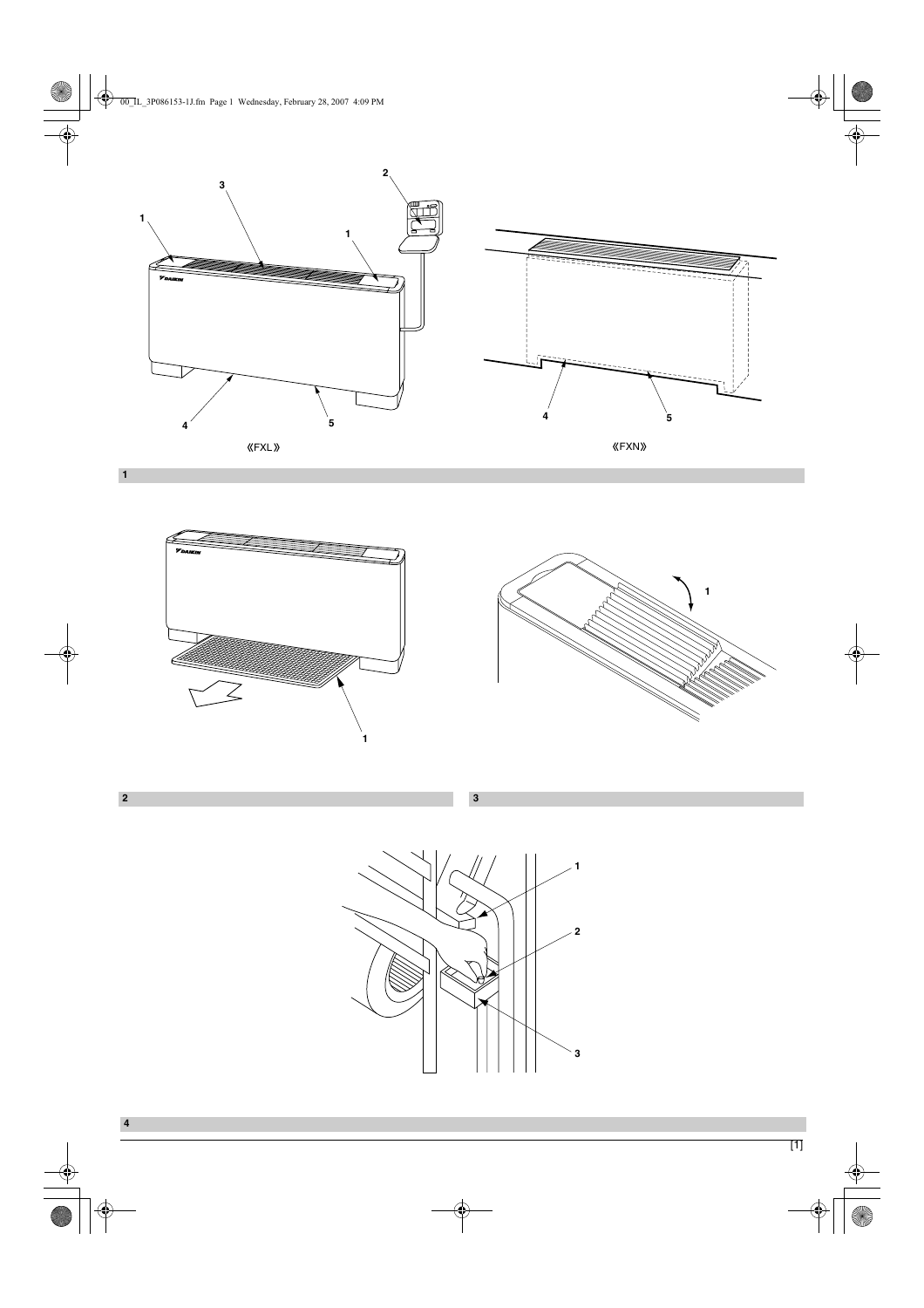# **Important information regarding the refrigerant used**

This product contains fluorinated greenhouse gases covered by the Kyoto Protocol.

| Refrigerant type           | <b>R410A</b> | <b>R407C</b> |
|----------------------------|--------------|--------------|
| $\mathsf{GWP}^{(1)}$ value | 1975         | 1652.5       |

 $<sup>(1)</sup>$  GWP = global warming potential</sup>

Periodical inspections for refrigerant leaks may be required depending on European or local legislation. Please contact your local dealer for more information.

# **SAFETY CONSIDERATIONS**

#### **Be sure to follow them.**

〈**Before operation, read this operation manual carefully to operate it properly.**〉

- **•** This air conditioner comes under the term "appliances not accessible to the general public".
- **Cautions indicated here are classified into the following two types.**

**Each type of caution describes important contents relate to safety. Make sure to observe each caution.**

WARNING........ These are the matters with possibilities leading to serious consequences such as death or serious injury due to erroneous handling.

**CAUTION**......... These are the matters with possibilities leading to injury or material damage due to erroneous handling including probabilities leading to serious consequences in some cases.

# $-\bigwedge$  CAUTION

**• Do not place objects in direct proximity of the outdoor unit and do not let leaves and other debris accumulate around the unit.**

Leaves are a hotbed for small animals which can enter the unit. Once in the unit, such animals can cause malfunctions, smoke or fire when making contact with electrical parts.

# **NAME OF PARTS**

- **Refer to figure 1 on page [1]** 
	- **1.** Control panel lid
	- **2.** Remote controller
	- **3.** Air outlet
	- **4.** Air inlet
	- **5.** Air filter (at air inlet)

# **MAINTENANCE**

## - **/ WARNING**

- **Only a qualified person is allowed to perform maintenance without daily maintenance.**
- **Before touching any of connection wirings, be sure to turn off all power supply switches.**
- **For installation of optional parts, only a qualified person is allowed to do so.**

Be sure to use optional parts specified by our company. Installation in your own manner may result in water leakage, electric shock or fire.

# **AUTION**

- **Be sure to stop operation and turn the power switch off before cleaning the air conditioner.** Otherwise, an electric shock or injury may result.
- **Do not wash the air conditioner with water.** Doing so may result in an electric shock.
- **Do not operate for many hours with the window open.**  It may couse condensation.
- **Do not stand or place objects on the air-conditioner.** Doing so could result in injury due to falling or turning over.
- **Do not place containers of water on the air conditioner.**  If the containers is overturned, it could result in equipment failure or electrical shock and fire.
- **Do not operate with the control panel lid open.** If water gets inside the panel, it could result in equipment failure or electrical shock.
- **Consult with installation contractor for cleaning the inside of the air conditioner.** Wrong cleaning may make the plastics parts broken or cause failure of water leakage or electric shock.

## **HOW TO CLEAN THE AIR FILTER**

Clean the air filter when the display shows " E<sup>t</sup> " (TIME TO CLEAN AIR FILTER)

Increase the frequency of cleaning if the unit is installed in a room where the air is extremely contaminated.

(As a yardstick for regulating yourself, consider cleaning the filter once a half year.)

#### **1. Remove the air filter.**

Pull out air filters toward you.  **Refer to figure 2 on page [1]** 

- **1.** Air filter
- **2. Clean the air filter.**

Use vacuum cleaner **A)** or wash the air filter with water **B)**.

**A)** Using a vacuum cleaner



**B)** Washing with water To clean the air filter, wash with a soft bristle brush and neutral detergent.



Remove water and dry in the shade.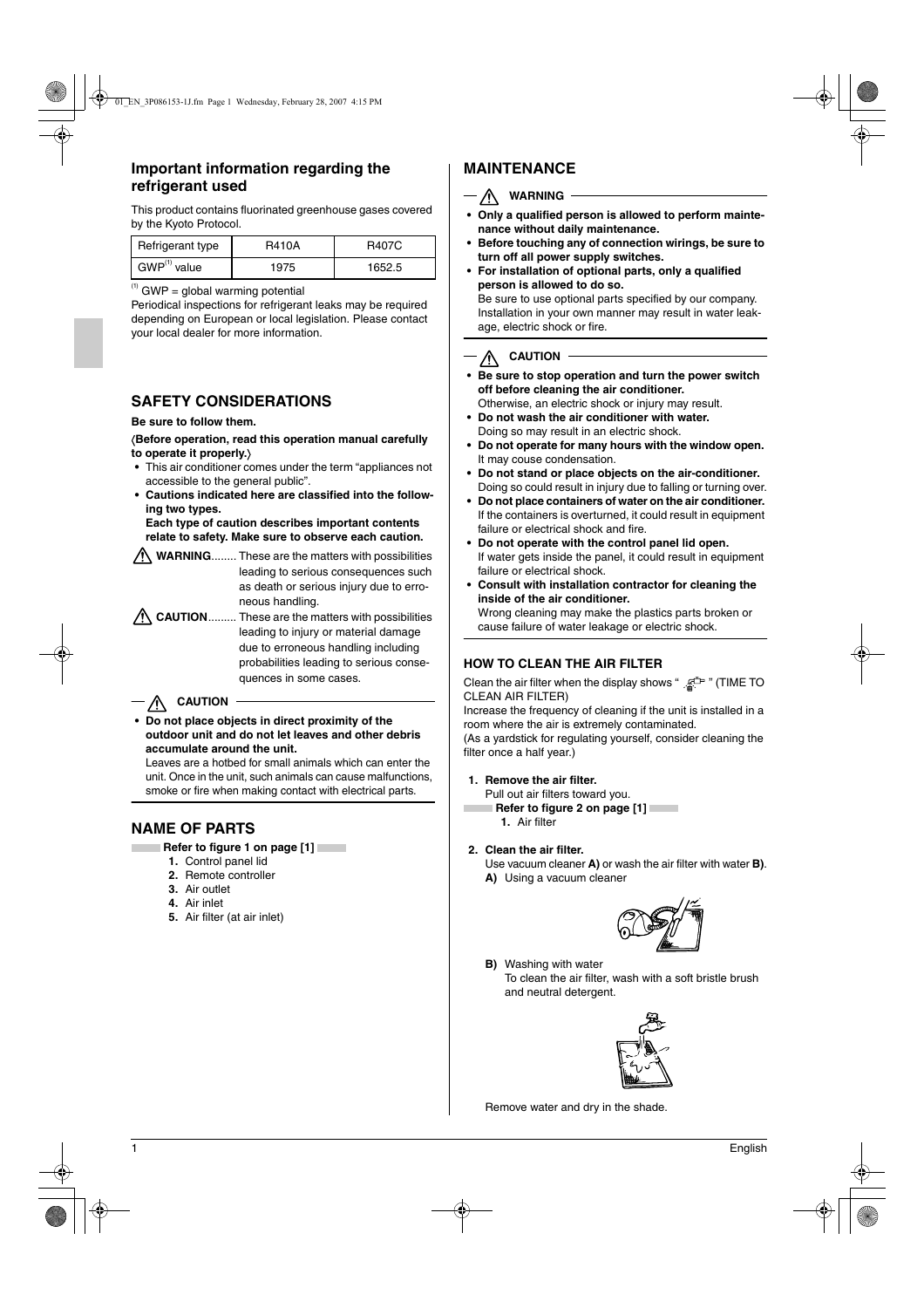#### **NOTES**

- **•** Do not wash the air conditioner with hot water of more than 50°C. Doing so may result in discoloration or deformation.
- **•** Never dry the filter by direct firing. Doing so may result in burning.
- **3. Reset the air filter in place.** Place the air filter back in their original. Insert it(air filter)all the way.
- **4. Press the FILTER SIGN RESET BUTTON on the remote controller.**

The display "  $\mathbb{R}^{\mathbb{Z}^m}$  " (TIME TO CLEAN AIR FILTER) vanishes.

(For details, see the operation manual for the outdoor unit.)

### **HOW TO CLEAN AIR OUTLET AND OUTSIDE PAN-ELS**

- **1.** Clean with soft cloth.
- **2.** When it is difficult to remove stains, use water or neutral detergent.

#### **NOTES**

**College** 

- **•** Do not use gasoline, benzene, thinner, polishing powder, liquid insecticide. It may cause discoloring or warping.
- **•** Do not let the indoor unit get wet. It may cause an electric shock or a fire.
- **•** Clean the air inlet grille when it is shut.
- **•** Do not use hot water of 50°C or higher, as doing so may result in discoloration or deformation.

#### **REMOVAL AND INSTALLATION OF DISCHARGE GRILL**

**Refer to figure 3 on page [1]** 

**1.** Lift the rear using the front as a fulcrum. To install use the opposite method.

#### **CLEANING THE DRAIN STRANER**

The drain strainer clears dirt in the drain water and prevents the pipe from clogging. However, if the strainer mesh gets clogged, water may overflow. Remove and wash the mesh with water before and after seasons when the unit is in use and once during those seasons.

- **1. Remove the drain strainer in the drip-pan under the drain-pan and wash off any dirt that may have accumulated.**
- **Refer to figure 4 on page [1]** 
	- **1.** Drain-pan
	- **2.** Drain straner(take out)
	- **3.** Drip-pan
- **2. Return the drain strainer to its previous position so that the strainer does not leak water.**
	- **•** Because cleaning requires removing the front panel, contact the dealer where you bought the product.